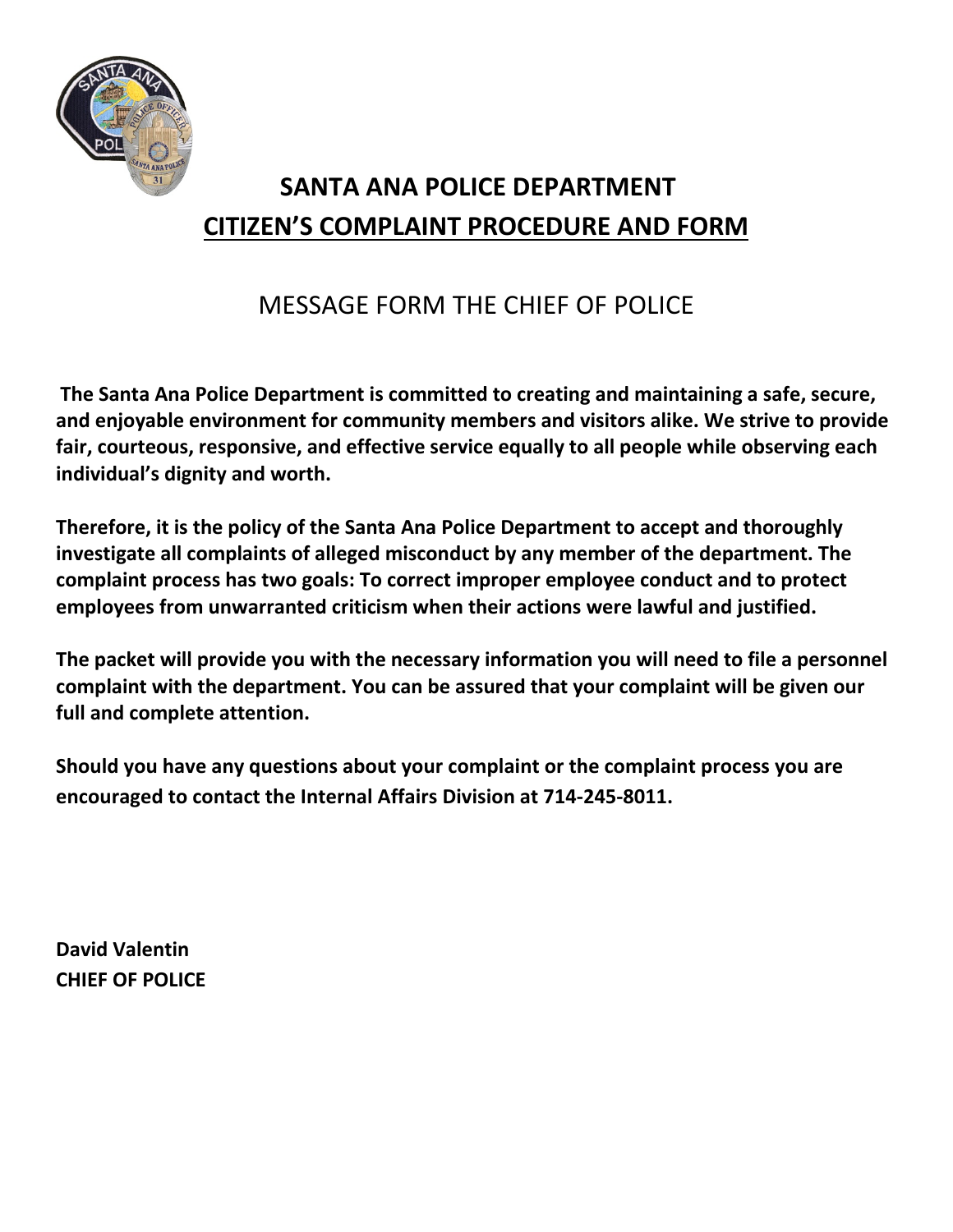

## **SANTA ANA POLICE DEPARTMENT CITIZEN'S COMPLAINT PROCEDURE AND FORM**

**The complaint form, which is the last page of this packet, should be used to file your complaint. You can attach as many additional pages as you need, along with any supporting evidence you might have. A copy of your complaint will either be given to you at the time you file the complaint or by mail. After you complete the complaint form, sign and mail it to the address below, or bring it directly to the Police Department.**

**MAIL COMPLAINT FORM TO:**

**SANTA ANA POLICE DEPARTMENT – M97 INTERNAL AFFAIRS DIVISION P.O. BOX 1981 SANTA ANA, CA 92702**

### **SUMMARY OF COMPLAINT PROCESS**

**After your complaint has been filed, it is assigned to be investigated. All available witnesses will be contacted, and any physical or other relevant evidence including records, reports, recordings and computer data will be collected and reviewed. You will be personally contacted by the investigating supervisor for an interview.**

**The completed investigation report is sent to the accused employee's manager for review and recommendation. The final disposition on the case will be made by the Chief of Police. When a complaint is sustained, the Chief will determine and administer appropriate corrective and/or disciplinary action up to, and including, termination.**

**State law generally requires the complaint investigation to be completed within one year of the Department becoming aware of it; however, the Chief of Police can modify this time frame depending on the complexity and sensitivity of the investigation or due to extenuating circumstances.**

**After the investigation has been completed and the Chief has made a final decision on the case, you will be notified of the results by mail.**

**If the employee receives disciplinary action as a result of your complaint, they have a right to appeal. This may include a hearing before the City Personnel Board, and you may be required to appear before the Board as a witness.**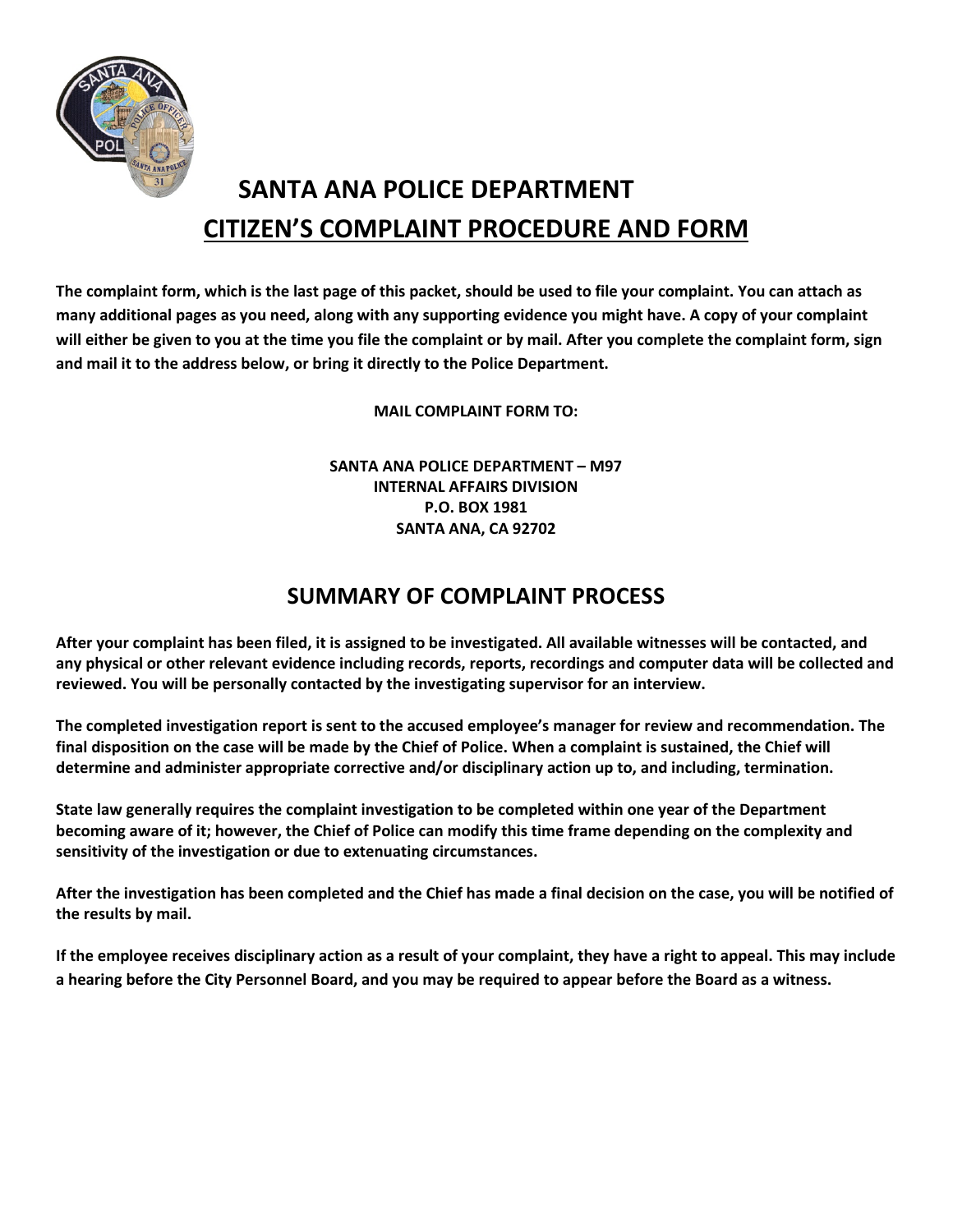

## **CITIZEN'S COMPLAINT PROCEDURES**

#### **HOW DO I FILE A COMPLAINT?**

We would prefer to talk with you about your complaint in person; however, complaints will be accepted by mail, telephone, or via the Department's internet web page,

<http://www.ci.santaana.ca.us/pd/commendationorcomplaint.asp> . Concerns can often be addressed to the complaining party's satisfaction without requiring a formal complaint. You can contact the on-duty Watch Commander at **714-245-8700** to initiate or inquire about filing a complaint.

#### **WHO CAN MAKE A COMPLAINT?**

Anyone can file a complaint, if they truly and honestly believe a police employee has acted improperly.

#### **WHO INVESTIGATES A CITIZEN'S COMPLAINT?**

Complaints of alleged misconduct are typically investigated by Internal Affairs Division. Their investigation is reviewed by the manager of the involved employee and the Chief of Police.

#### **WHAT WILL HAPPEN TO THE EMPLOYEE?**

That will depend on the results of the investigation. If the employee is found to be at fault, the complaint will be SUSTAINED and the appropriate corrective and/or disciplinary action will be taken. If they acted properly, they will be EXONERATED. If the facts show that the complaint is false, the complaint will be UNFOUNDED. In those cases where the department is unable to determine the validity of the complaint and cannot arrive at any other conclusions, the complaint will be NOT SUSTAINED. If the investigation concludes that the involved employee's conduct was not misconduct but rather an issue of department service procedure, the department may revise the applicable policy or procedure.

#### **WHAT IS MY COMPLAINT INVOLVES CRIMINAL BEHAVIOR?**

The District Attorney's Office may be consulted on any complaint that alleges criminal conduct on the part of any employee. The District Attorney's Office may conduct an independent criminal investigation while the internal investigation is pending.

#### **WILL I BE TOLD OF THE RESULTS OF THE INVESTIGATION?**

YES – At the conclusion of the investigation and review by the Chief of Police, you will be notified of the results by mail as required by law. Due to legal restriction, you will only be given the finding of the investigation of whether your complaint was SUSTAINED, UNFOUNDED, EXONERATED, NOT SUSTAINED, or is one of SERVICE OR PROCEDURE. The department is prohibited by law from revealing specific personnel actions taken against an employee.